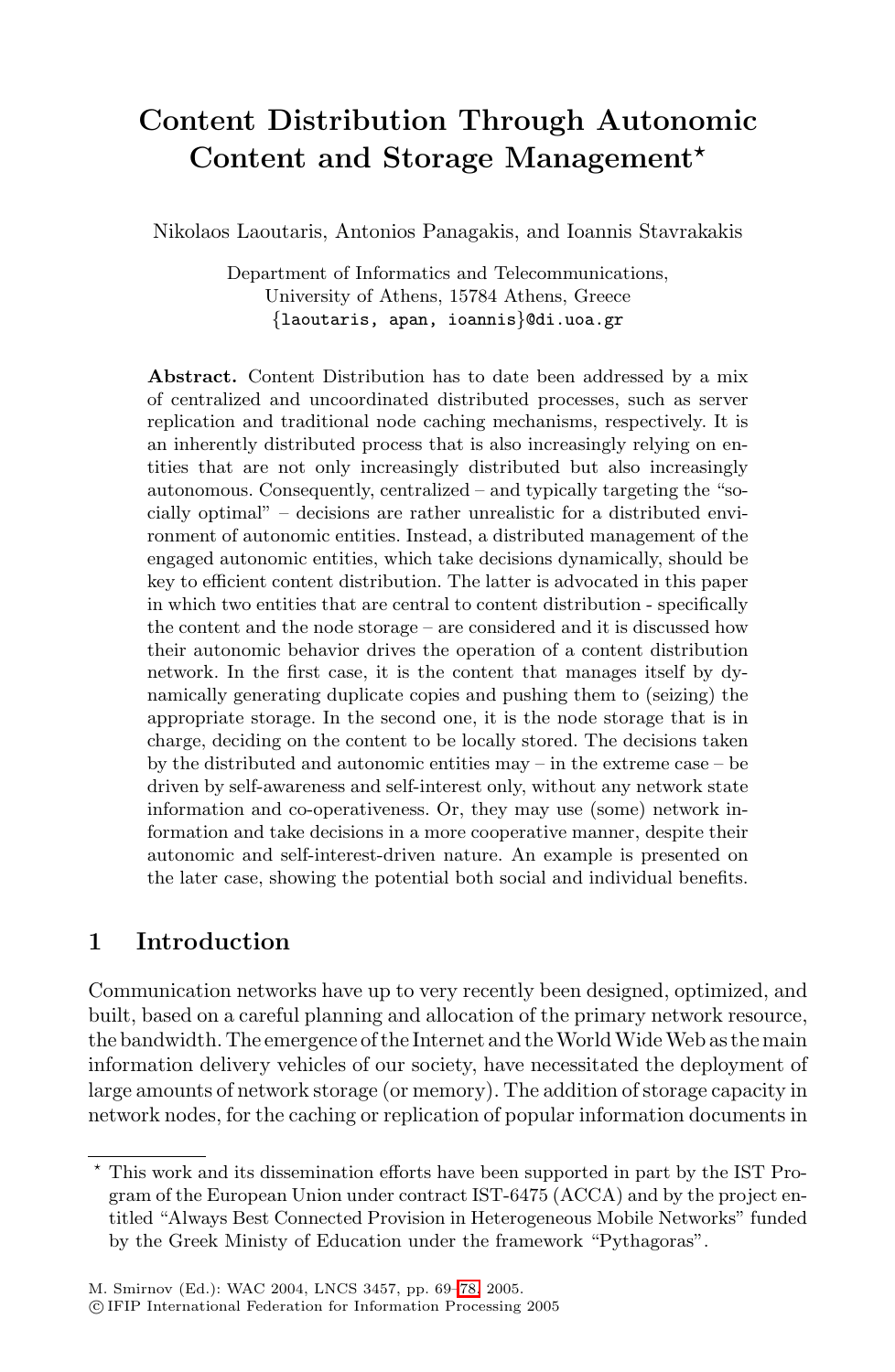close proximity to the end users, has appeared as a viable and efficient alternative to adding more bandwidth, or deploying complicated quality of service architectures. It is generally believed that the deployment of network storage has helped in reducing end-user delays, network traffic, and in improving the overall scalability in the Internet content distribution chain. Thus, network storage has emerged as another important network resource that can substantially enhance the network performance and/or reduce the requirement for bandwidth.

Following the usual Internet development track, storage capacity has been added progressively by a plethora of different authorities and applications that, in most cases, operate independently. Services and applications like CDNs, P2P, and others like end-system multicast, have formed logical overlay networks over the physical internet infrastructure. As a result, the Internet has been seeded by a large amount of storage capacity that now serves as a common substrate for the support of a diverse set of content delivery schemes, both contemporary and planned ones.

Despite the impressive reduction in the cost of storage brought by the latest generation of storage devices, storage remains a valuable resource (both in owning and also in managing), especially in view of the latest user trend to exchange voluminous information documents, e.g., multi-megabyte music and video files which, by latest reports, amount to well above of 75 % of all Internet traffic [\[19\]](#page-9-1). Contributing to this trend is also the automatic dissemination of software updates (operating system/application updates, virus fixes) that has become a standard feature of most operating systems and applications [\[16\]](#page-9-2). The combination of uncoordinated deployment of storage, and the conventional wisdom that storage is cheap, has resulted in a rather limited emphasis on exploiting the new resource up to its full potential, and has set the stage for what appears to be a new contention for resources - this time for storage capacity - fuelled by the desire to disseminate voluminous content.

If the provisioning of memory continues to materialize as it has in the recent past, then in the very near future (autonomous) memory pools (CDN nodes, or local proxy servers) will be in place in most systems that constitute the Internet [\[6\]](#page-9-3). Building adaptive overlay content distribution systems on top of the underlying memory pools can provide for a significant alternative to the static provisioning of memory as materialized with the current replication schemes that employ very large granules of memory (e.g., entire mirror site).

Should (autonomic) memory pools exist and be marketed, content creators (or intermediaries) can build distribution systems on them by leasing storage capacity dynamically. The main advantage of such a scenario is that memory will be utilized more efficiently, and at a finer granularity, as potential users or appli-cations will be able to use it on-demand and release<sup>[1](#page-1-0)</sup> it when no longer needed making it available to other users that may request and pay for it (protocols and e-currencies for such resource trade paradigms have been proposed recently

<span id="page-1-0"></span> $1$  Datagrams (on demand allocation of bandwidth to packets) has been the cornerstone of the Internet. The on demand allocation of storage to content seems to be as meaningful.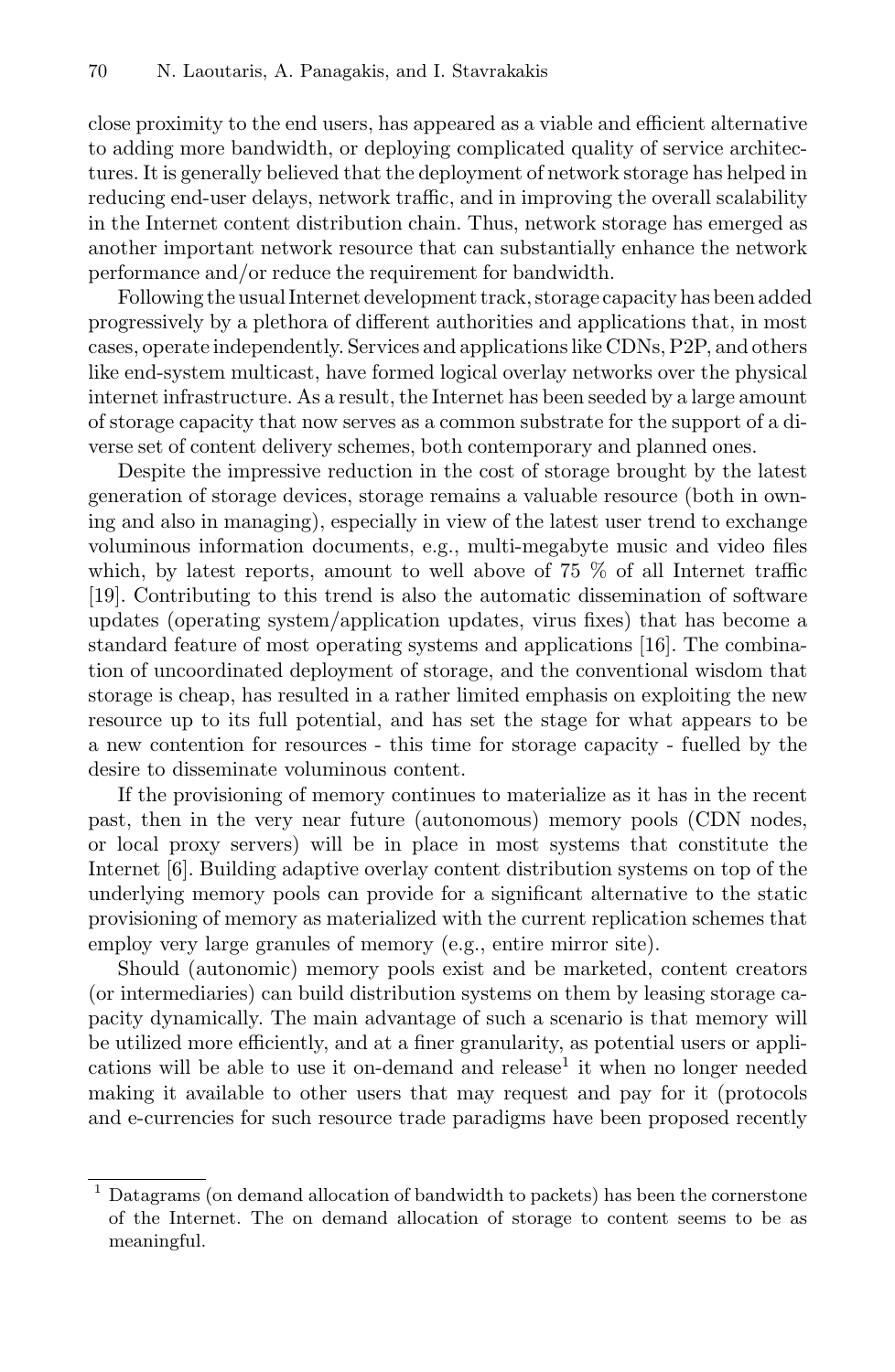[\[21\]](#page-9-4)). Re-organizing the memory is not possible with the current installment of dedicated mirrors and proxies in fixed locations and with fixed capacities. It is believed that the ability to reorganize the existing resources will be central to future intelligent information systems (see IBM's *autonomic computing* initiative [\[8\]](#page-9-5)). The decisions concerning the management of the resources should be based both on the content requirements and the storage availability. In the sequel we take two different approaches at discussing the efficient utilization of the storage resource, one from the perspective of content itself, and the other from the perspective of the amorphous storage.

Our motivation for discussing these two approaches is to augment the current paradigm of placing the content only at fixed distribution points (e.g., the point of emergence (creation) and some mirror points), by allowing for the content to track adaptively the topology of the demand, and initiating a migration towards the areas of high demand without the intervention of a centralized authority. Such an approach will hopefully allow for a group of cooperating nodes to adaptively track and best serve the demand, without requiring centralized control; such a control is usually not present in Internet applications that are distributed and handled by multiple authorities.

### **2 Content Perspective**

In this section we examine some requirements for autonomic content distribution, stemming from the perspective of content; the amount and the locations of the available storage are considered to be known here. This could materialize by first communicating with a Storage Broker entity (centralized or distributed one) from which storage is leased dynamically. The goal is to use the available storage to best serve the dynamically changing demand. For this purpose we conceptualize the tools of content movement and content duplication.

Content movement aims at pushing the appropriate content closer to the appropriate location. Content duplication spawns dynamically multiple copies of an information document in accordance with the request intensity; high demand leads to the increase of the number of copies, while a low demand leads to the decrease of the number of copies, trying to maintain an appropriate number of copies at various locations, to best suit the demand from the clients. We can make the following observations regarding the essence of employing each one of these concepts in isolation.

Sole application of content duplication without a limit on the number of replicas (extreme self-serving content behavior) for a given document allows multiple (or even all) clients to "own a local copy" of the desired document. A common problem with this strategy is that – due to the lack of coordination and the unrestricted number of allowed replicas – it leads to an excessive repetitious replication of the same (few) documents; the latter is clearly sub-optimal, considering that an off-line optimal replication policy forces multiple clients to "share" a single document replica, thereby increasing the number of distinct documents that may be hosted altogether.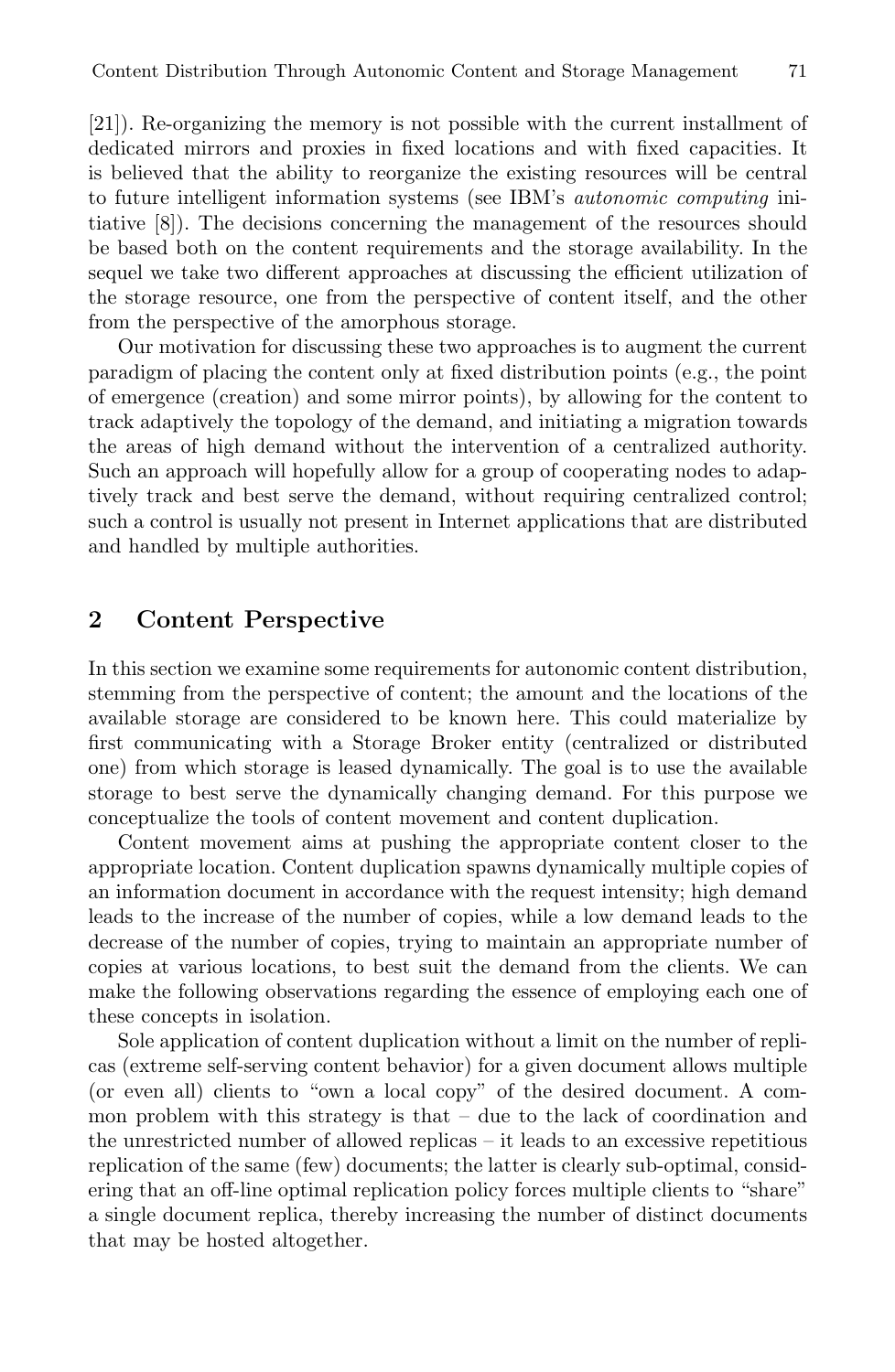Sole application of content movement with a small-fixed number of document replicas available, leads to a game of "tug-of-war", where the client (individual or group) that issues the most requests for a document succeeds in drawing it closer. Although it is justifiable to have the content closer to the location of highest demand, content movement alone falls short of best handling the demand, as it has to operate under a fixed number of document replicas, which may be a serious restriction. Under a fixed number of replicas that happens to be lower than the number of high-demand locations, the users will be served under a sub-optimal solution, as the freedom of allowing each location to have its own local copy (if that were the optimal solution under high enough request rates) would not exist.

The above discussion suggests that both concepts be employed and an adaptive trade-off between content duplication and movement be exercised by an efficient content distribution strategy. Thus practical and efficient rules for regulating between "tug-of-war" (forcing the clients to share) and "own local copy" (allowing multiple clients to have local copies when the corresponding request rates are high enough, which in turn limits the number of hosted distinct documents) should be identified. This fundamental trade-off between the number of replicas of each hosted document and the number of distinct documents is at the heart of an efficient utilization of the storage resource.

An interesting possibility is to consider autonomic content entities by assigning the responsibility for movement and duplication decisions to the content itself, rather than the content creator and the origin server that first injects the content to the network. To be able to make such decisions, content must be accompanied by a set of attributes that will allow it to act in an autonomic manner. As an example, imagine a movie file that is being injected in the network from the location of its origin server. The creator of the movie supplies it with attributes like storage credits (i.e., a budget for buying storage at replication points), maximum lifetime, "geographical" boundaries (set of ISPs in which it may spread) and other general characteristics for empowering its ability to manage itself. One such ability is the ability to split itself. This is stimulated by an interesting categorization of the targeted content among integral documents (i.e., documents that are indivisible, one document=one file) and non-integral documents (one document divided into multiple parts). The first case to be used with small/medium sized documents (e.g., html pages, images) while the second to be used with voluminous documents (e.g., software updates). The case of voluminous non-integral documents calls for special handling as compared to the case of integral documents (whose relatively small size permits them to move and duplicate as a whole). For voluminous content, applying movement and duplication to the entire document might be restricting due to large size; this is because potential movement and duplication actions become infeasible as few hosting nodes can accommodate such large object in their entirety. Segmenting such documents into multiple parts, that may be handled by different nodes, partly alleviates the problem of volume, but creates new challenges for orchestrating among the different constituent parts. In such cases, additional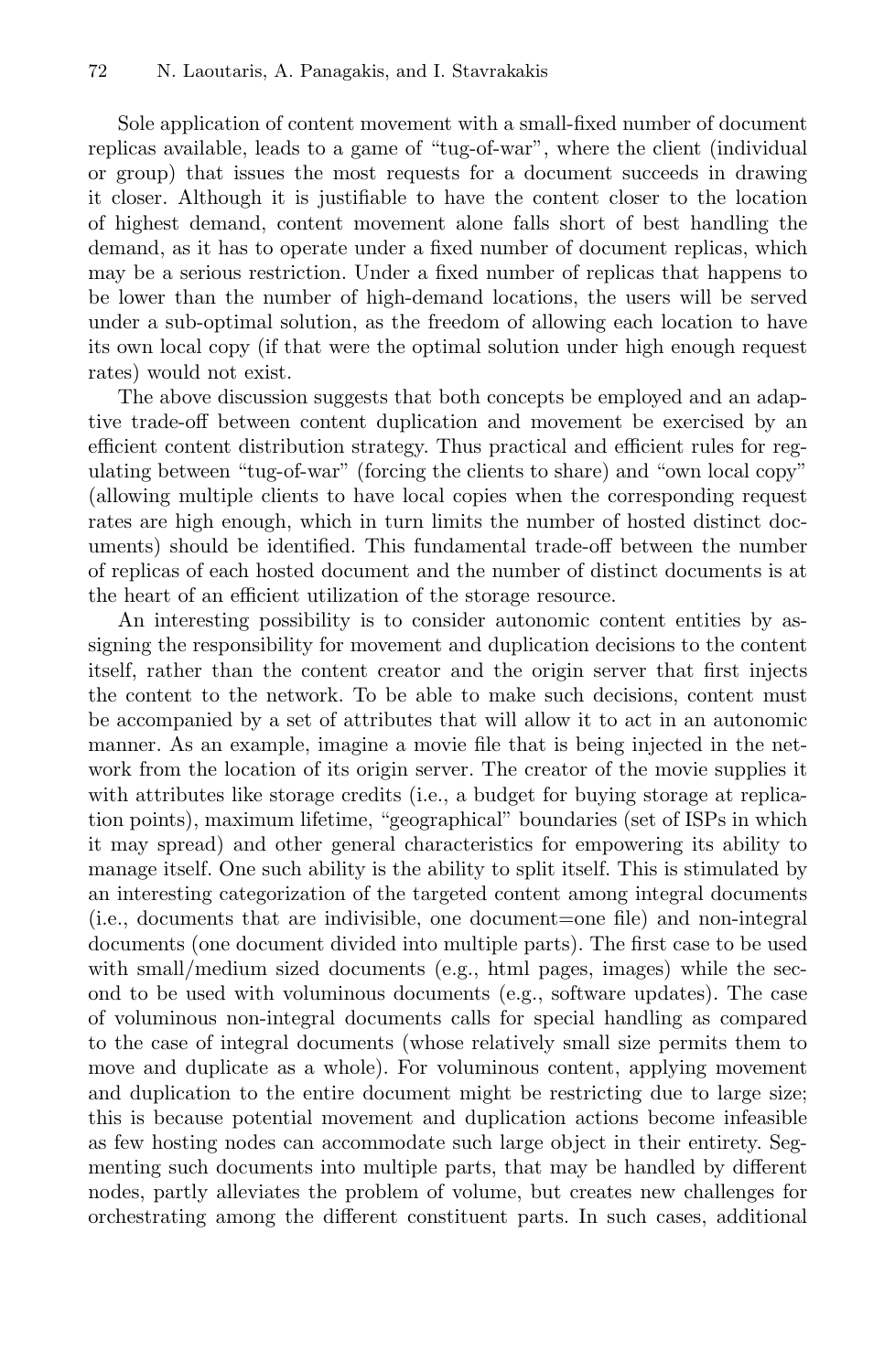rules must be defined so as to maintain some degree of coordination among the multiple parts, as they move and duplicate about the network in response to the demand. A foreseeable target for such a coordination is, for example, to guarantee that the multiple parts constituting an entire document remain within a maximum distance of each other, so as to facilitate an uninterrupted (parallel or sequential) streaming towards a receiver.

Off-line algorithms that have a priori knowledge of the demand and topology are able to optimize the trade-off between the aforementioned concepts of *content movement* and *content duplication* by computing the relative value of each additional replica of a document and balancing it against the relative value of hosting a new (not yet replicated) document. Achieving this optimal trade-off in a distributed, on-line manner is challenging and yet unexplored and could be pursued by the proposed combination of the proposed concepts of content movement and duplication, possibly including additional recently proposed ideas such as parallel downloads and appropriate encoding schemes.

### **3 Storage Perspective**

In this section we discuss the role of storage in an autonomic content distribution framework. We assume that storage is employed by the nodes for replicating content so that they may provide it to local users promptly, while limiting the consumption of bandwidth; essentially, the installed storage is used for absorbing the local demand for content, and not letting it flow to the network. Traditionally, a node's storage may be either managed by a central authority (e.g., owner of a CDN) in a way that maximizes the network's benefit, or by the individual node in isolation (e.g., typical user caches), in a way that maximizes the specific node's benefit.

The huge proliferation of the installed interconnected node storage calls for a reconsideration of the aforementioned traditional storage management paradigms. On one hand, centralized decisions are less feasible due to the lack of a single owner of the resources. On the other, the autonomous node storage facilities should not be managed in isolation catering to their own needs in a selfish and myopic manner but, instead, cooperation among the otherwise autonomic node storage entities should be considered.

The way that nodes cooperate in utilizing their storage resource is ultimately shaped by the scope of their utility, whether local (selfish behavior) or global (social aware behavior). We discuss such issues using the abstraction of a distributed replication group [\[14\]](#page-9-6). Such an abstraction is commonly employed for studying content distribution application such as web caching, web mirroring, content distribution networks (CDNs), and peer-to-peer applications.

Under this abstraction, nodes utilize their storage capacity to replicate information objects that they make available to local and remote users. A request that is issued by a local user and can be serviced locally (i.e., it involves a locally replicated object) is served immediately thus incurring a minimal cost. Otherwise, the requested object is searched in other nodes of the group and if not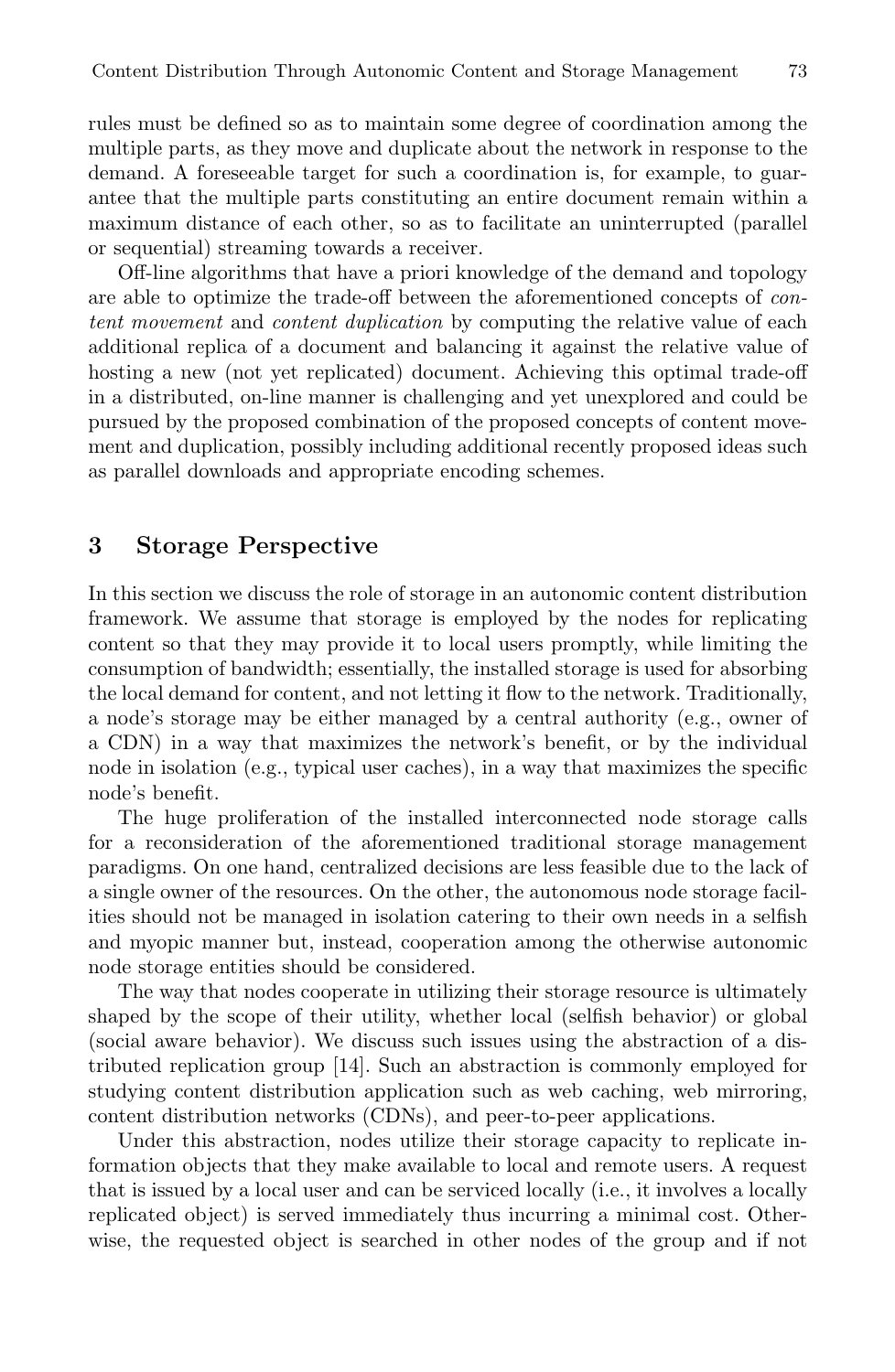found, it is retrieved from the origin server; the access cost, however, increases with the distance. Depending on the particular application, the search for objects at remote nodes may be conducted through query protocols [\[22\]](#page-9-7), succinct summaries [\[5\]](#page-8-0), DNS redirection [\[17\]](#page-9-8) or distributed hash tables [\[20\]](#page-9-9).

Several placements problems can be defined regarding a distributed replication group. The proxy (or cache, or mirror, or surrogate) placement problem has been studied in several works, including [\[15,](#page-9-10) [18,](#page-9-11) [4\]](#page-8-1). The object placement problem refers to the selection of objects for the nodes, under given node locations and capacities [\[14,](#page-9-6) [10,](#page-9-12) [9,](#page-9-13) [2\]](#page-8-2). Finally, works such as [\[12,](#page-9-14) [13\]](#page-9-15) combine node placement, node dimensioning and object placement in one problem.

All the aforementioned work in the field has centered around the optimization of the so called *social utility*, which is made of the sum of the individual *local utilities* of the nodes; here the term utility refers to delay and bandwidth gains from employing replication. The quest for optimizing the social utility arises naturally in applications where a centralized authority dictates replication decisions to the nodes. It suits well applications such as web mirroring and CDNs, which are operated under centralized control (the content creator or content distributor playing that role). Applications that are run by multiple authorities, such as web caching networks and P2P networks may too adhere to the goal of an optimized social utility, but this may come only as an act of voluntarism, as the optimization of social utility is often harmful to several local utilities.

Take as an example a group of nodes that collectively replicate content. If one of the nodes is generating the majority of requests, then a socially optimal (SO) object placement ends up using the storage capacity of other nodes to replicate objects that do not fit in the over-active node's cache. The users of these other nodes experience a service deterioration as a result of their storage being hijacked by potentially irrelevant content; in fact, such nodes are better off acting on their own, and employing a greedy local (GL) placement (i.e., replicating the most popular objects as pertaining to the local demand). The same situation arises if caching, rather that replication, is in place; remote hits originating from other nodes may evict objects of local interest in an LRU operated cache that participates in a web caching network. Fear of such exploitation may prevent nodes from participating in such groups and instead lead them to operate in isolation in a greedy local manner.

Being greedy local is often ineffective not only to the social utility, but to one's local utility too. For example, when nodes have similar demand patterns and inter-node distances are small, then replicating multiple times the same most popular objects, as done by a GL object placement, is highly ineffective. Clearly, there is a substantial gain for all nodes in that case, if they cooperate and replicate different objects; in fact, all local utilities may improve as compared to the GL performance, if such cooperation takes place. Nodes, however, are generally not aware of the remote demand patterns, thus cannot recognize such opportunities for cooperation. On the other hand, as discussed earlier, they cannot blindly trust a SO object placement as they do not know whether it will be for good or bad as pertaining to their local utility.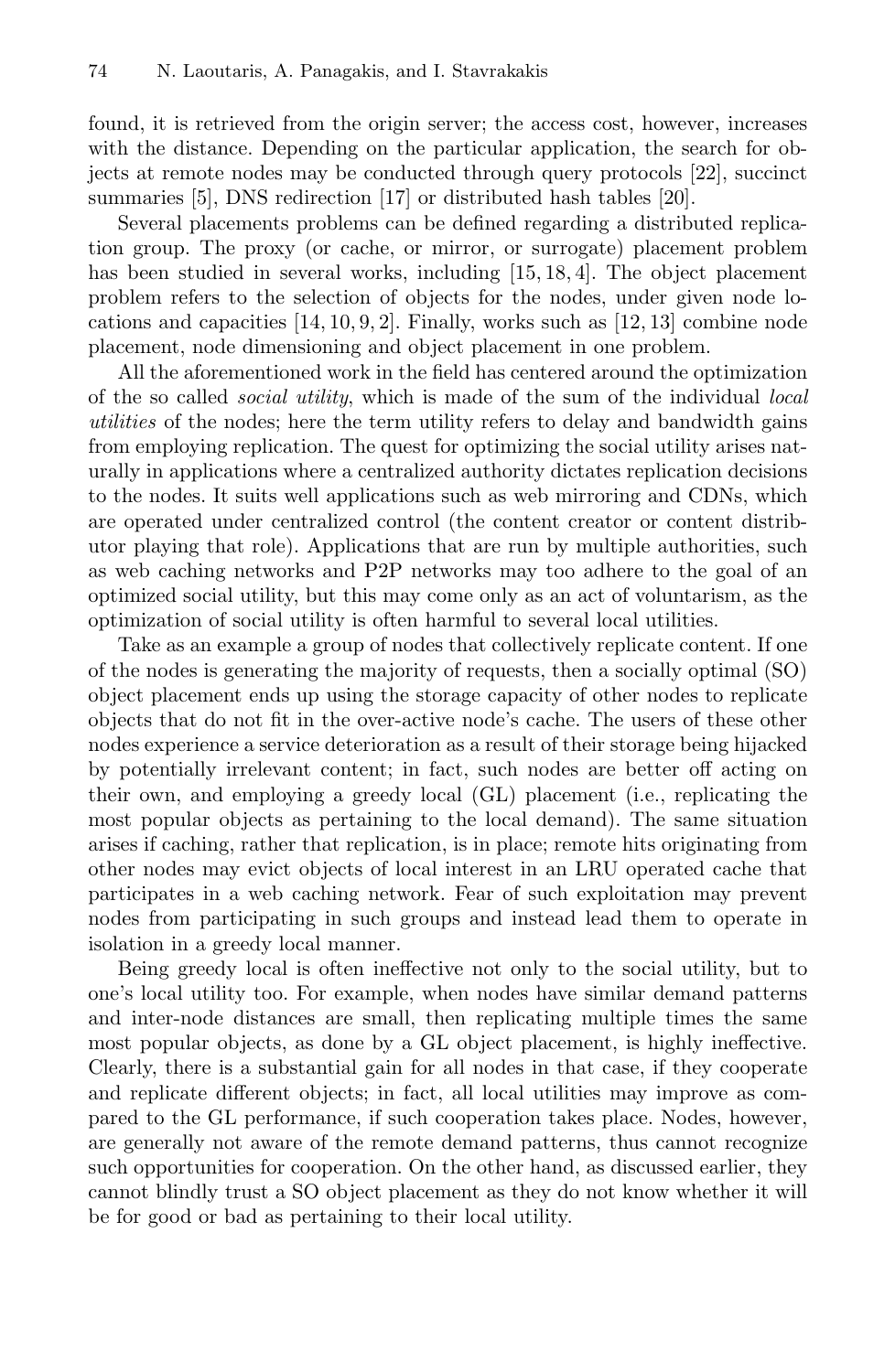To address such problems equilibrium (EQ) placement strategies, which can guarantee that a node's local utility will always be better under EQ than under GL, may be used. A node has no reason not to participate in such placement strategies, as it has only to benefit from such participation.

For example in [\[11\]](#page-9-16) an EQ strategy has been presented, which is based on the notion of Nash equilibrium, and extends the replication problem defined by Leff et al. [\[14\]](#page-9-6) (who have developed the SO replication strategy) to the case of multiple local utilities. A two-step local search (TSLS) algorithm is derived that computes the EQ strategy. The TSLS algorithm can be implemented in a distributed manner, and for its execution each node needs to know only its local demand pattern and the objects selected for replication by remote nodes, but not the remote demand patterns (as required by centralized replication algorithms that compute the SO strategy). In addition, a distributed protocol that implements TSLS and requires minimal exchange of information has been developed. In the sequel we give a numerical example with the aim of highlighting the aforementioned placement strategies and their relevance to the self-interest of individual nodes.

#### **3.1 A Numerical Example**

In this section we give a numerical example to demonstrate the potential benefits of the TSLS algorithm. This is an example of an algorithm that is run by each autonomic node in order to take decisions in a cooperative (not isolated) framework utilizing (some) limited network information and yielding decisions that increase the global gain (benefit) without ever reducing the individual gain (benefit) enjoyed when acting in a self-serving manner only, in isolation.

There are two nodes that generate requests from the same Zipf-like distribution that assigns to the *i*th most popular object a request probability  $K/i^a$ , where  $K = (\sum_{i'=1}^{N} \frac{1}{i'^a})^{-1}$ ; N denotes the number of distinct objects, a the skewness parameter of the distribution, and  $\rho_i$  the total request rate from the j<sup>th</sup> node (here  $j = 1$  or 2). The local access cost is,  $t<sub>l</sub> = 0$ , the remote one,  $t<sub>r</sub> = 1$ , and the cost of accessing the origin server,  $t_s = 2$ ; this leads to a hop-count notion of distance. It is assumed that there exist  $N = 100$  distinct objects, and that each node has a storage capacity for  $C = 40$  objects.

In Table [1](#page-7-0) we show the objects replicated under the GL, SO, and EQ replications strategies for fixed  $\rho_1 = 1$  and varying  $\rho_2$ . The GL strategy selects for each node the first 40 most popular objects, i.e., those with ids in *{*1:40*}*, independently of  $\rho_2$ . The SO strategy, however, is much different. As the request rate from Node 2 increases, SO uses some of the storage capacity of Node 1 for replicating objects that do not fit in Node 2's cache, thereby depriving Node 1 of valuable storage capacity for its own objects. For  $\rho_2 = 10$ , Node 1 gets to store only 3 of its most popular objects, while it uses the rest of its storage for picking up the next 37 more popular objects for Node 2, starting with the one with id 41. Under the EQ strategy Node 1  $(v_1)$  stores 23 of its most popular objects. Node  $2(v_2)$  is the second one (i.e., the last one) to improve its placement, and it naturally selects the initial 40 most popular objects.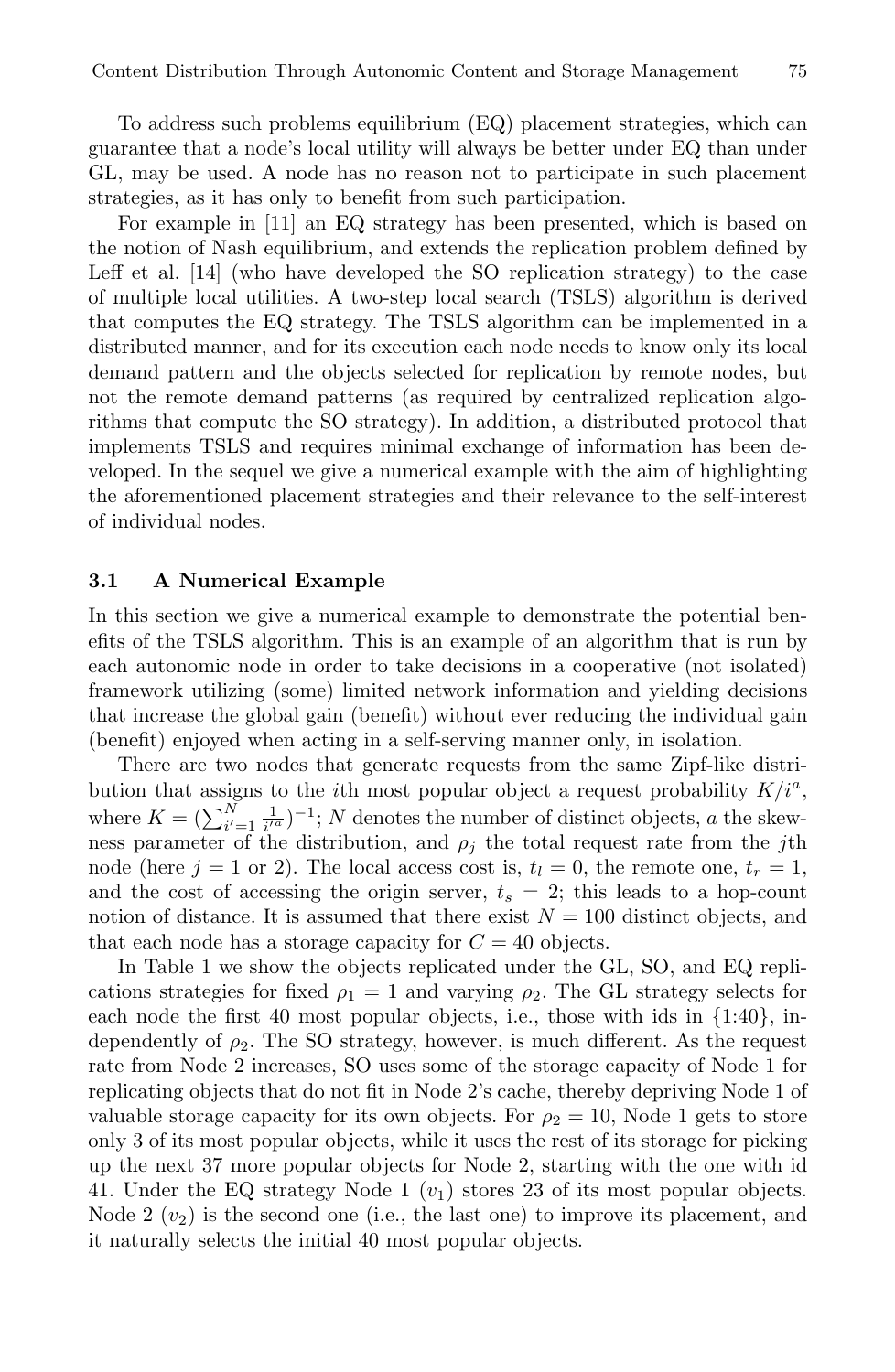<span id="page-7-0"></span>**Table 1.** An example with  $v_1, v_2$  having the same Zipf-like demand pattern with  $a = 0.8$ . The number of available objects is  $N = 100$  and the storage capacity of each node is  $C = 40$ . Also,  $t_l = 0$ ,  $t_r = 1$ ,  $t_s = 2$ ,  $\rho_1 = 1$ 

| placement strategy | Node 1 objects           | Node 2 objects |
|--------------------|--------------------------|----------------|
| $GL, \rho_2 = X$   | ${1:}40$                 | ${1:}40$       |
| SO, $\rho_2 = 1$   | $\{1:16\}\cup\{41:64\}$  | ${1:}40$       |
| SO, $\rho_2 = 2$   | $\{1:12\}\cup\{41:68\}\$ | ${1:}40$       |
| SO, $\rho_2=3$     | $\{1:9\}\cup\{41:71\}$   | ${1:}40$       |
| SO, $\rho_2=4$     | $\{1:7\}\cup\{41:73\}$   | ${1:}40$       |
| SO, $\rho_2 = 5$   | $\{1:6\} \cup \{41:74\}$ | ${1:}40$       |
| SO, $\rho_2=6$     | $\{1:5\} \cup \{41:75\}$ | ${1:}40$       |
| SO, $\rho_2 = 7$   | $\{1:4\} \cup \{41:76\}$ | ${1:}40$       |
| SO, $\rho_2 = 8$   | $\{1:4\} \cup \{41:76\}$ | ${1:}40$       |
| SO, $\rho_2=9$     | $\{1:3\} \cup \{41:77\}$ | ${1:}40$       |
| SO, $\rho_2 = 10$  | $\{1:3\} \cup \{41:77\}$ | ${1:}40$       |
| EQ, $\rho_2 = X$   | $\{1:23\}\cup\{41:57\}$  | ${1:}40$       |

placement strategy Node 1 objects Node 2 objects

We turn our attention now to the average individual and social access costs under the various placement strategies. The local access cost for node  $v_j$  is  $\sum_{o_i \in P_j} r_{ij} \cdot t_l + \sum_{o_i \in P_{-j}} r_{ij} \cdot t_r + \sum_{o_i \notin (P_j \cup P_{-j})} r_{ij} \cdot t_s$ , whereas the social cost is the weighted sum of access costs of individual nodes, the weighing factor being the normalized request rate  $\rho_j / \sum_{v_{j'} \in V} \rho_{j'}$ ;  $r_{ij}$  denotes the request rate at node  $v_j$  for object  $o_i$ ,  $P_j$  denotes the *placement* of node  $v_j$ , i.e., the set of objects that it replicates, whereas  $P_{-j}$  denotes the collective set of objects that are replicated at all nodes except  $v_j$ . Figure [1](#page-8-3) shows that as  $\rho_2$  increases, the access cost for  $v_2$  under SO decreases as it intercepts storage from  $v_1$  for replicating objects according to its preference;  $v_1$ 's access cost under SO increases rapidly as a result of not being able to replicate locally some of its most popular objects. In fact, for  $\rho_2 > 2$ ,  $v_1$ 's cost is worse (higher) that the corresponding one under GL. From this point and onwards,  $v_1$  is mistreated by the SO strategy and thus it has no incentive in participating in it, as it can obviously do better on its own under a GL placement. Notice also that as a consequence of  $v_2$ 's higher request rate, the social cost under SO follows in profile  $v_2$ 's cost under SO.

By following the EQ strategy,  $v_1$ 's cost cannot become higher than under GL, that is,  $v_1$  cannot be mistreated, independently of  $\rho_2$  and other parameters. In fact, both nodes succeed in doing better under EQ than under GL. Node  $v_2$ , however, benefits the most, and thus incurs a lower cost than  $v_1$ . This owes to the fact that  $v_2$  is the second (last) one to improve its placement and, thus, has an advantage.

### **4 Related Work**

We are aware of only few very recent works on game-theoretic aspects of caching and replication. Hadjiefthymiades et al. [\[7\]](#page-9-17) (May, 2004), have studied the contention between different users that compete for storage in a single cache, and have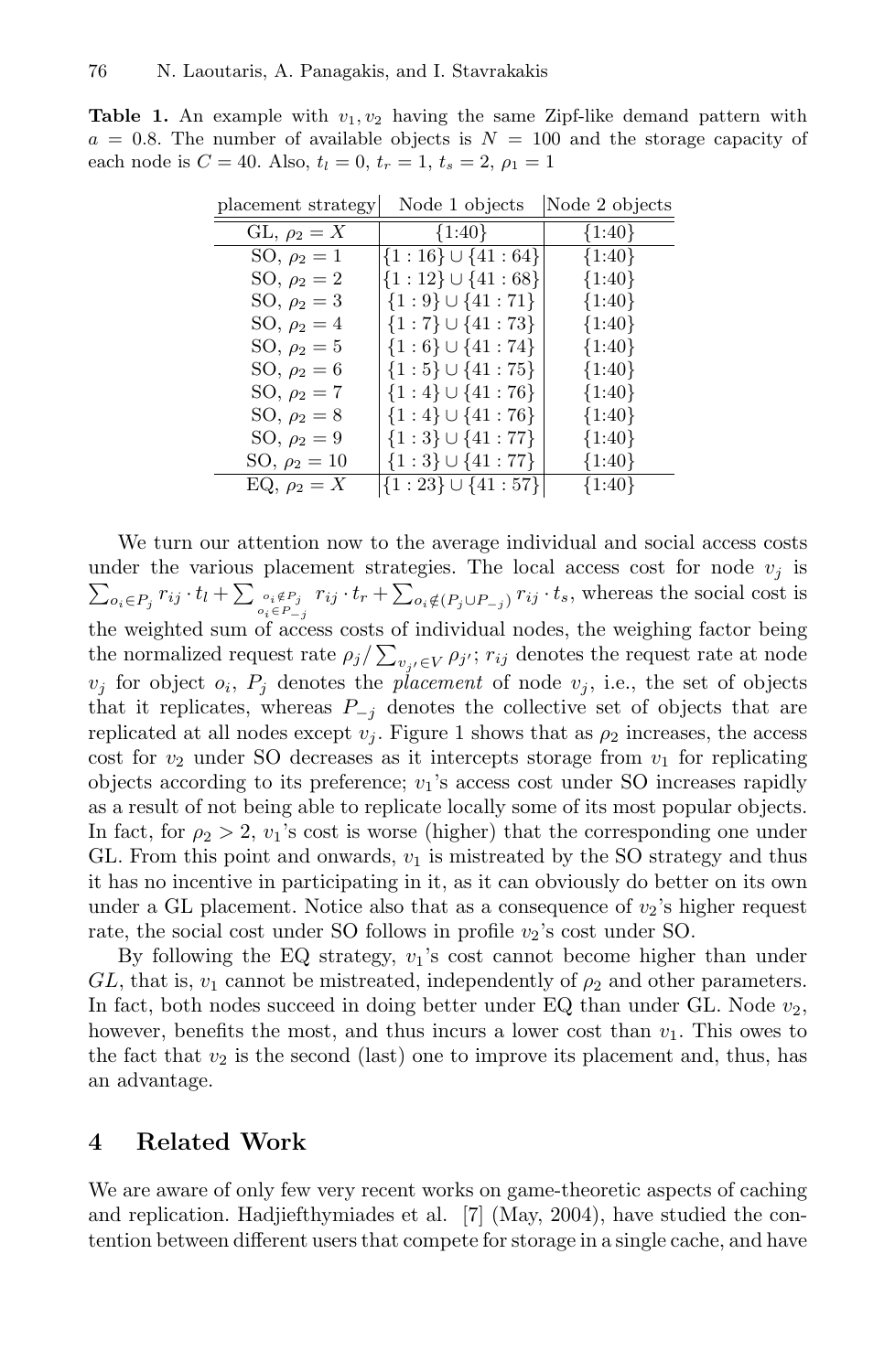

<span id="page-8-3"></span>**Fig. 1.** Average cost for the example of Table [1:](#page-7-0) " $v_j - XX$ " denotes the local cost for node  $v_i$  under the placement strategy XX; "social XX" denotes the social cost under the placement strategy XX

modeled it as a continuous game. More relevant to our work is the work of Chun et al. [\[3\]](#page-8-4) (July, 2004), which studies distributed selfish replication. However, this work does not consider storage capacity limits on the nodes and, thus, differs substantially from our approach. Recent works on incentives in P2P networks, e.g., Antoniadis et al. [\[1\]](#page-8-5), study the problem of attracting users to a P2P network and making them contribute more content. The aforementioned work, however, formulates the problem at a completely different level as compared to the current work, as it focuses on the number of files shared by each node, without identifying the identities of these files, whereas we focus on identifying the exact set of files shared.

#### <span id="page-8-5"></span>**References**

- 1. Panayotis Antoniadis, Costas Courcoubetis, and Robin Mason. Comparing economic insentives in peer-to-peer networks. Computer Networks, 46(1):1–146, September 2004.
- <span id="page-8-2"></span>2. Ivan D. Baev and Rajmohan Rajaraman. Approximation algorithms for data placement in arbitrary networks. In Proceedings of the 12th Annual Symposium on Discrete Algorithms (ACM-SIAM SODA), pages 661–670, January 2001.
- <span id="page-8-4"></span>3. Byung-Gon Chun, Kamalika Chaudhuri, Hoeteck Wee, Marco Barreno, Christos H. Papadimitriou, and John Kubiatowicz. Selfish caching in distributed systems: A game-theoretic analysis. In Proc. ACM Symposium on Principles of Distributed Computing (ACM PODC), Newfoundland, Canada, July 2004.
- <span id="page-8-1"></span>4. Eric Cronin, Sugih Jamin, Cheng Jin, Anthony R. Kurc, Danny Raz, and Yuval Shavitt. Constraint mirror placement on the internet. IEEE Journal on Selected Areas in Communications, 20(7), September 2002.
- <span id="page-8-0"></span>5. Li Fan, Pei Cao, Jussara Almeida, and Andrei Z. Broder. Summary cache: a scalable wide-area web cache sharing protocol. IEEE/ACM Transactions on Networking, 8(3):281–293, 2000.